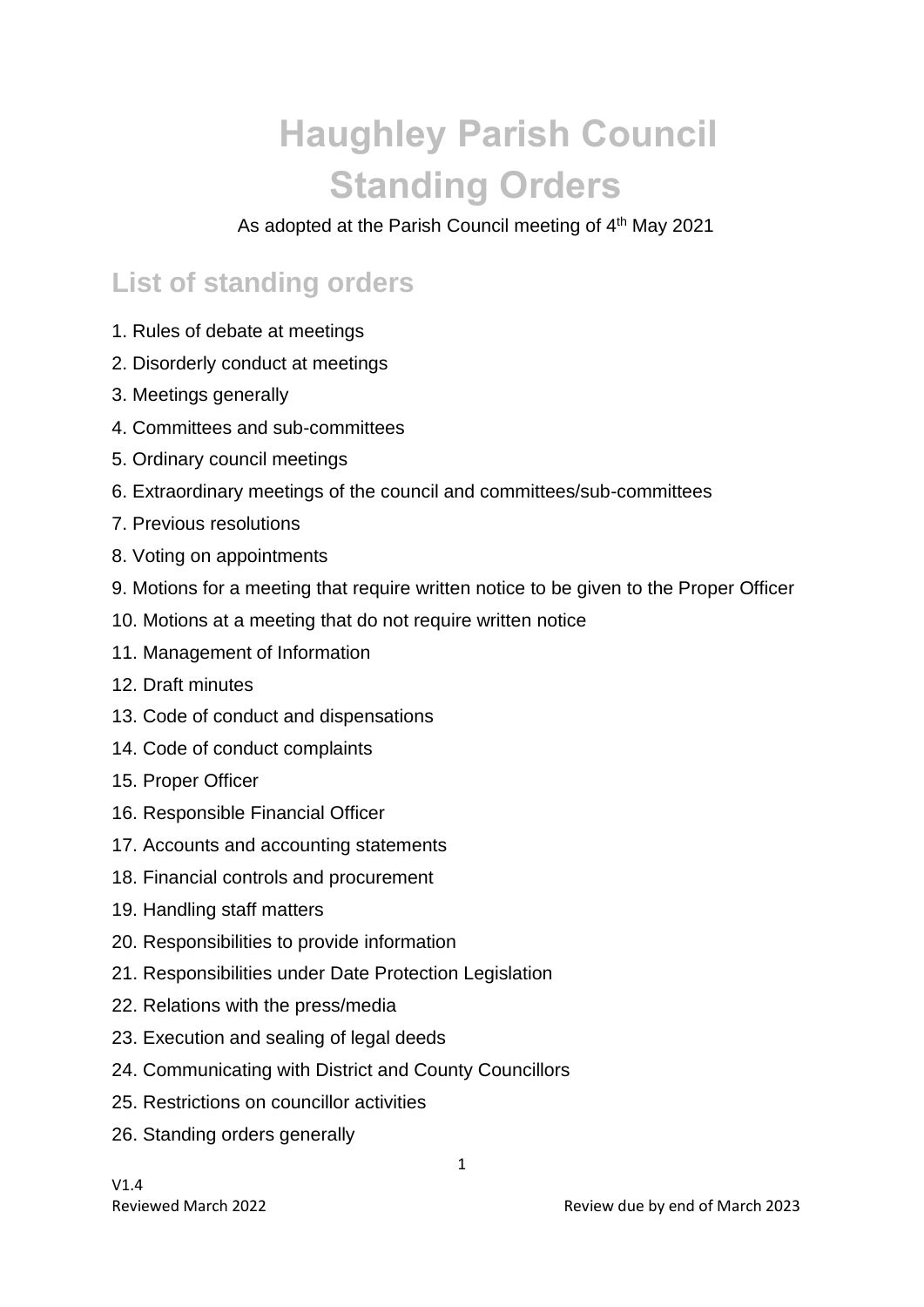#### **1. Rules of debate at meetings**

- a Motions on the agenda shall be considered in the order that they appear unless the order is changed at the discretion of the chairman of the meeting.
- b A motion (including an amendment) shall not be progressed unless it has been moved and seconded.
- c A motion on the agenda that is not moved by its proposer may be treated by the chairman of the meeting as withdrawn.
- d If a motion (including an amendment) has been seconded, it may be withdrawn by the proposer only with the consent of the seconder and the meeting.
- e An amendment is a proposal to remove or add words to a motion. It shall not negate the motion.
- f If an amendment to the original motion is carried, the original motion becomes the substantive motion upon which further amendment(s) may be moved.
- g An amendment shall not be considered unless early verbal notice of it is given at the meeting and, if requested by the chairman of the meeting, is expressed in writing to the chairman.
- h A councillor may move an amendment to his own motion if agreed by the meeting. If a motion has already been seconded, the amendment shall be with the consent of the seconder and the meeting.
- i If there is more than one amendment to an original or substantive motion, the amendments shall be moved in the order directed by the chairman.
- j Subject to standing order 1(k) below, only one amendment shall be moved and debated at a time, the order of which shall be directed by the chairman of the meeting.
- k One or more amendments may be discussed together if the chairman of the meeting considers this expedient but each amendment shall be voted upon separately.
- l A councillor may not move more than one amendment to an original or substantive motion.
- m The mover of an amendment has no right of reply at the end of debate on it.
- n Where a series of amendments to an original motion are carried, the mover of the original motion shall have a right of reply either at the end of debate of the first amendment or at the very end of debate on the final substantive motion immediately before it is put to the vote.
- o Unless permitted by the chairman of the meeting, a councillor may speak once in the debate on a motion except:
	- i. to speak on an amendment moved by another councillor;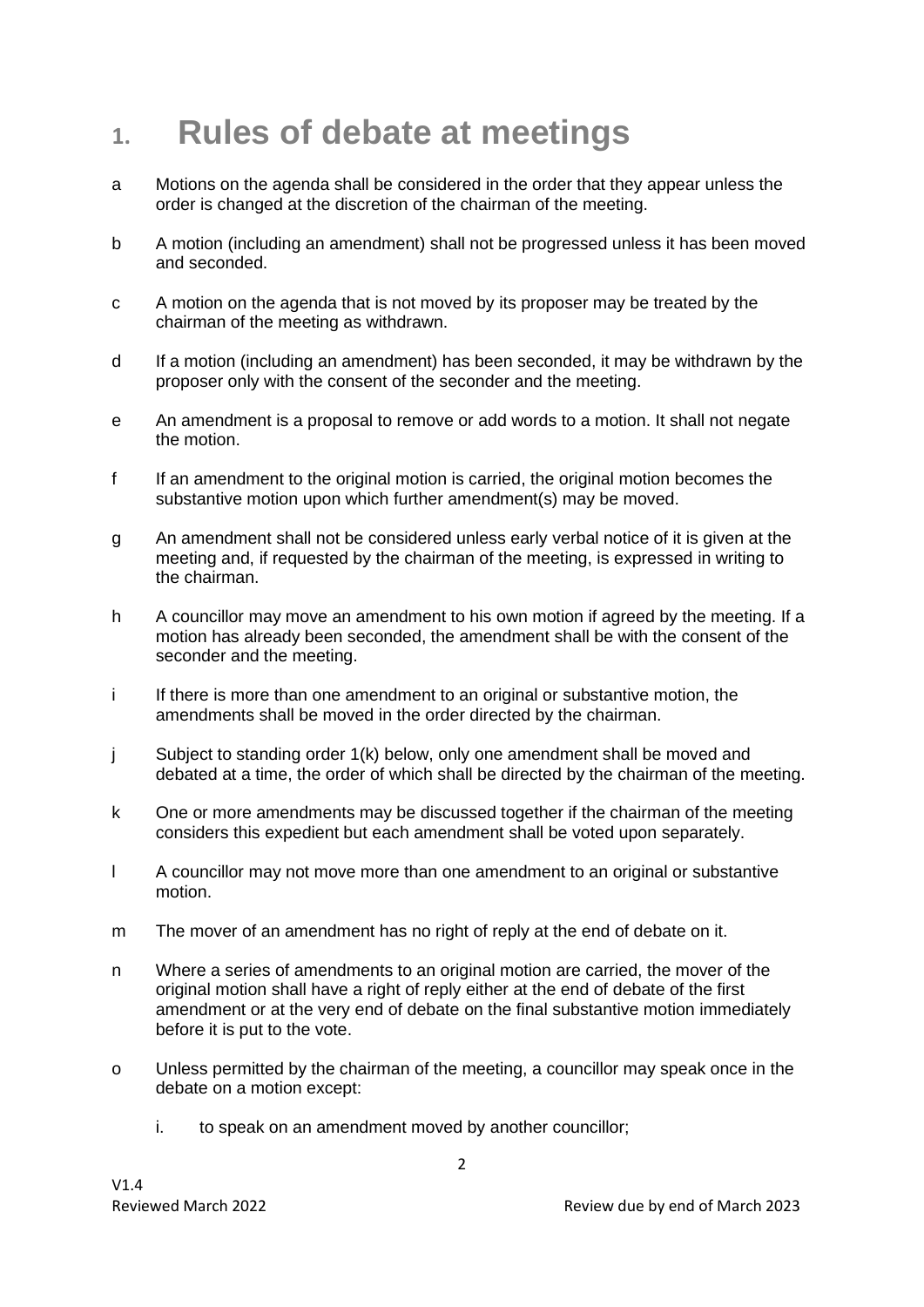- ii. to move or speak on another amendment if the motion has been amended since he last spoke;
- iii. to make a point of order;
- iv. to give a personal explanation; or
- v. in exercise of a right of reply.
- p During the debate of a motion, a councillor may interrupt only on a point of order or a personal explanation and the councillor who was interrupted shall stop speaking. A councillor raising a point of order shall identify the standing order which he considers has been breached or specify the other irregularity in the proceedings of the meeting he is concerned by.
- q A point of order shall be decided by the chairman of the meeting and his decision shall be final.
- r When a motion is under debate, no other motion shall be moved except:
	- i. to amend the motion;
	- ii. to proceed to the next business;
	- iii. to adjourn the debate;
	- iv. to put the motion to a vote;
	- v. to ask a person to be no longer heard or to leave the meeting;
	- vi. to refer a motion to a committee or sub-committee for consideration;
	- vii. to exclude the public and press;
	- viii. to adjourn the meeting; or
	- ix. to suspend particular standing order(s) excepting those which reflect mandatory statutory requirements.
- s Before an original or substantive motion is put to the vote, the chairman of the meeting shall be satisfied that the motion has been sufficiently debated and that the mover of the motion under debate has exercised or waived his right of reply.
- t Excluding motions moved understanding order 1(r) above, the contributions or speeches by a councillor shall relate only to the motion under discussion.

#### **2. Disorderly conduct at meetings**

- a No person shall obstruct the transaction of business at a meeting or behave offensively or improperly. If this standing order is ignored, the chairman of the meeting shall request such person(s) to moderate or improve their conduct.
- b If person(s) disregard the request of the chairman of the meeting to moderate or improve their conduct, any councillor or the chairman of the meeting may move that the person be no longer heard or excluded from the meeting. The motion, if seconded, shall be put to the vote without discussion.
- c If a resolution made under standing order 2(b) above is ignored, the chairman of the meeting may take further reasonable steps to restore order or to progress the meeting. This may include temporarily suspending or closing the meeting.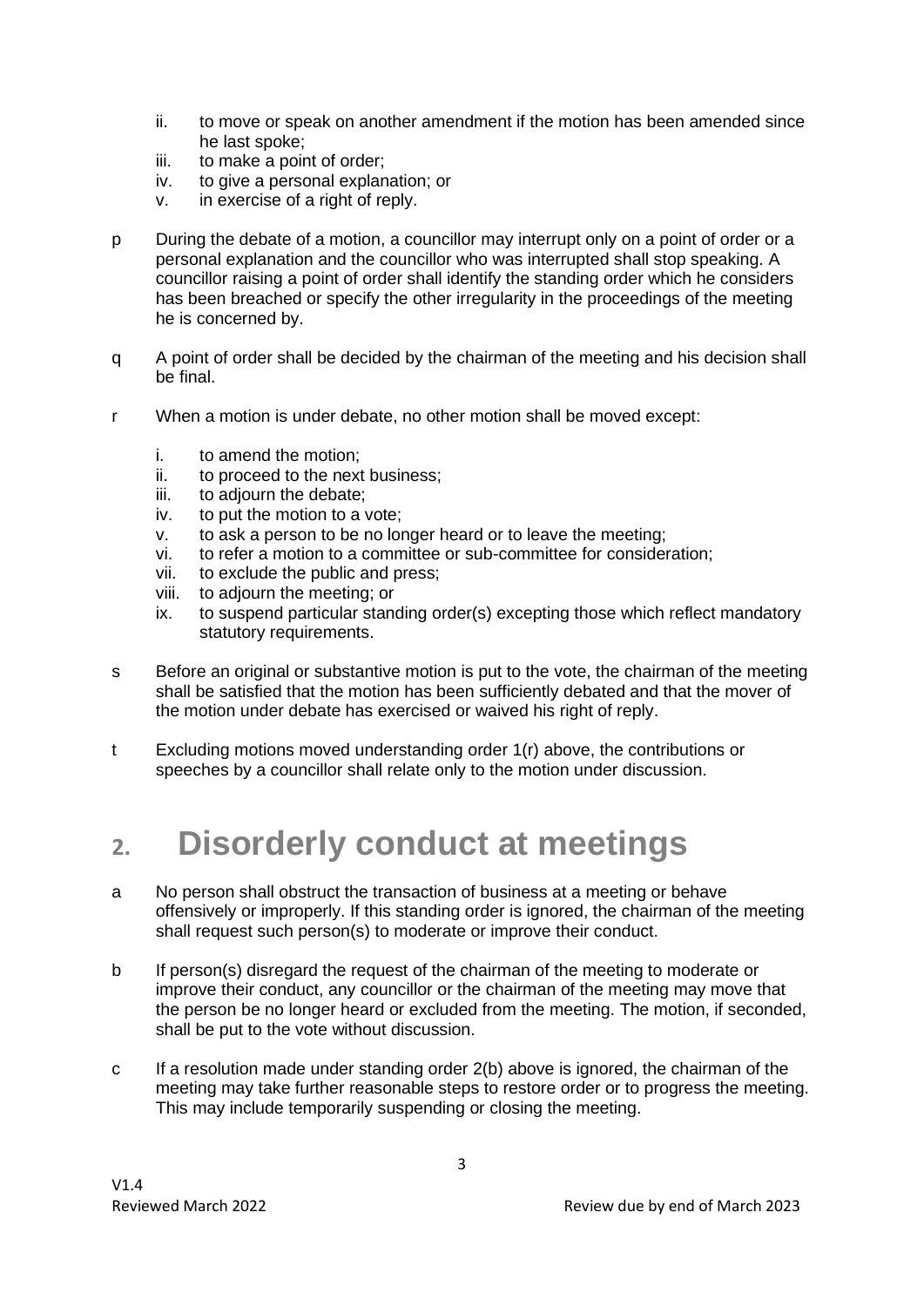#### **3. Meetings generally**

**Full Council meetings** Committee meetings Sub-committee meetings **•** 

- a **Meetings shall not take place in premises which at the time of the meeting are used for the supply of alcohol, unless no other premises are available free of charge or at a reasonable cost.**
- b **The minimum three clear days for notice of a meeting does not include the day on which notice was issued, the day of the meeting, a Sunday, a day of the Christmas break, a day of the Easter break or of a bank holiday or a day appointed for public thanksgiving or mourning.**
- c **The minimum three clear days' public notice for a meeting does not include the day on which the notice was issued or the day of the meeting unless the meeting is convened at shorter notice**
- ● d **Meetings shall be open to the public unless their presence is prejudicial to the public interest by reason of the confidential nature of the business to be transacted or for other special reasons. The public's exclusion from part or all of a meeting shall be by a resolution which shall give reasons for the public's exclusion.**
	- e Members of the public may make representations, answer questions and give evidence at a meeting which they are entitled to attend in respect of the business on the agenda.
	- f The period of time designated for public participation at a meeting in accordance with standing order 3(e) shall not exceed 30 minutes unless directed by the chairman of the meeting.
	- g Subject to standing order 3(f), a member of the public shall not speak for more than 3 minutes.
	- h In accordance with standing order 3(e), a question shall not require a response at the meeting nor start a debate on the question. The chairman of the meeting may direct that a written or oral response be given.
	- i A person shall raise his hand when requesting to speak and stand when speaking (except when a person has a disability or is likely to suffer discomfort). The chairman of the meeting may at any time permit a person to be seated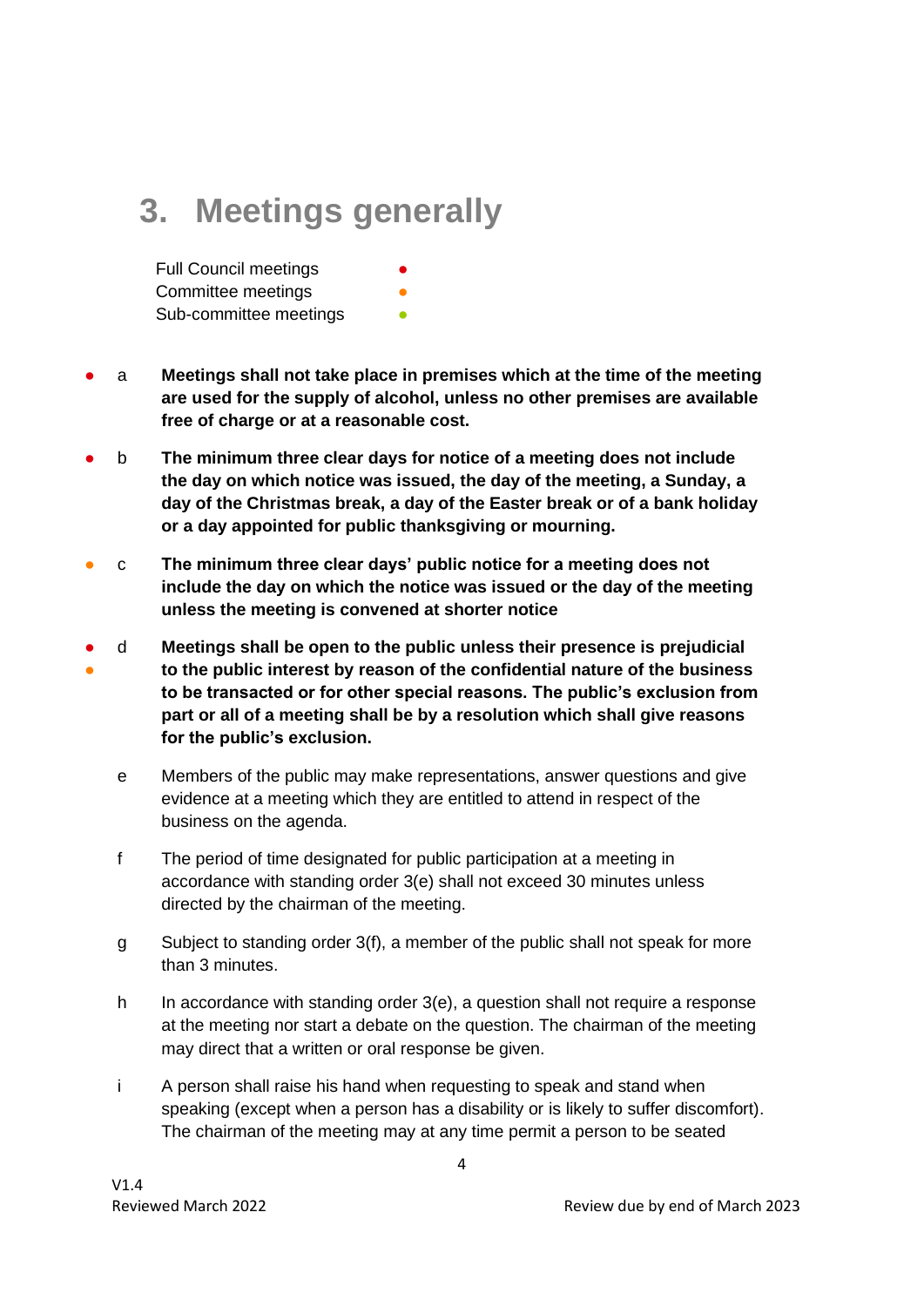when speaking.

- j A person who speaks at a meeting shall direct his comments to the chairman of the meeting.
- k Only one person is permitted to speak at a time. If more than one person wants to speak, the chairman of the meeting shall direct the order of speaking.
- ● l **Subject to standing order 3(m), a person who attends a meeting is permitted to report on the meeting whilst the meeting is open to the public. To "report" means to film, photograph, make an audio recording of meeting proceedings, use any other means for enabling persons not present to see or hear the meeting as it takes place or later or to report or to provide oral or written commentary about the meeting so that the report or commentary is available as the meeting takes place or later to persons not present.**
- ● m **A person present at a meeting may not provide an oral report or oral commentary about a meeting as it takes place without permission.**
- ● n **The press shall be provided with reasonable facilities for the taking of their report of all or part of a meeting at which they are entitled to be present.**
- o **Subject to standing orders which indicate otherwise, anything authorised or required to be done by, to or before the Chairman of the Council may in his absence be done by, to or before the Vice-Chairman of the Council (if there is one).**
- p **The Chairman of the Council, if present, shall preside at a meeting. If the Chairman is absent from a meeting, the Vice-Chairman of the Council (if there is one) if present, shall preside. If both the Chairman and the Vice-Chairman are absent from a meeting, a councillor as chosen by the councillors present at the meeting shall preside at the meeting.**
- ● ● q **Subject to a meeting being quorate, all questions at a meeting shall be decided by a majority of the councillors and non-councillors with voting rights present and voting.**
- ● ● r **The chairman of a meeting may give an original vote on any matter put to the vote, and in the case of an equality of votes may exercise his casting vote whether or not he gave an original vote.**

*See standing orders 5(h) and (i) for the different rules that apply in the election of the Chairman of the Council at the annual meeting of the Council.*

● s **Unless standing orders provide otherwise, voting on a question shall be by a show of hands. At the request of a councillor, the voting on any question shall be recorded so as to show whether each councillor present**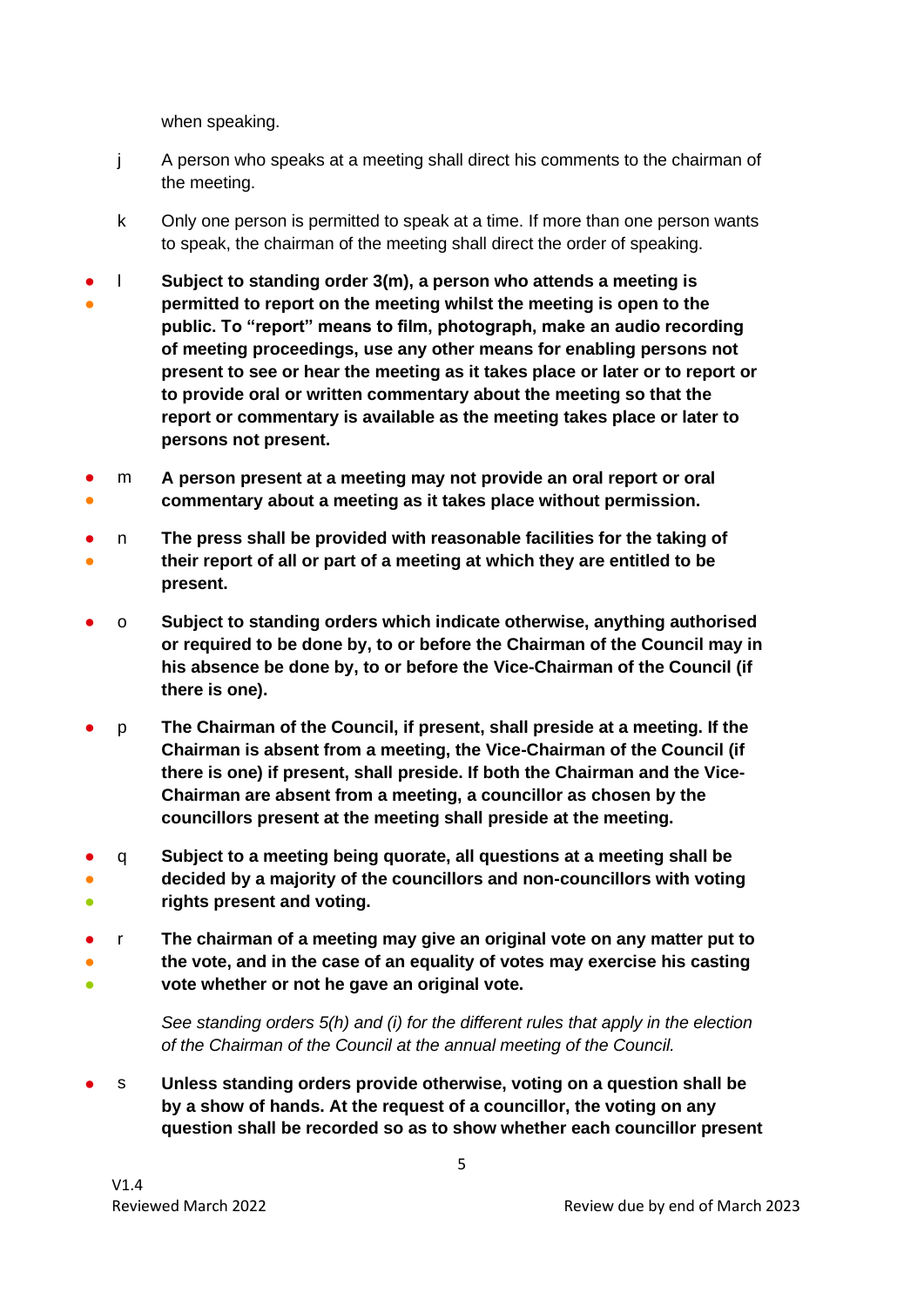**and voting gave his vote for or against that question.** Such a request shall be made before moving on to the next item of business on the agenda.

- t The minutes of a meeting shall include an accurate record of the following:
	- i. the time and place of the meeting;
	- ii. the names of councillors who are present and the names of councillors who are absent;
	- iii. interests that have been declared by councillors and non-councillors with voting rights;
	- iv. the grant of dispensations (if any) to councillors and non-councillors with voting rights:
	- v. whether a councillor or non-councillor with voting rights left the meeting when matters that they held interests in were being considered;
	- vi. if there was a public participation session; and
	- vii. the resolutions made.
- ● ● u **A councillor or a non-councillor with voting rights who has a disclosable pecuniary interest or another interest as set out in the Council's code of conduct in a matter being considered at a meeting is subject to statutory limitations or restrictions under the code on his right to participate and vote on that matter.**
- v **No business may be transacted at a meeting unless at least one-third of the whole number of members of the Council are present and in no case shall the quorum of a meeting be less than three.**

*See standing order 4d(viii) for the quorum of a committee or sub-committee meeting.* 

- ● ● w **If a meeting is or becomes inquorate no business shall be transacted** and the meeting shall be closed. The business on the agenda for the meeting shall be adjourned to another meeting.
	- x A meeting shall not exceed a period of 3 hours.

#### **4. Committees and sub-committees**

a Unless the council determines otherwise, a committee may appoint a sub-committee whose terms of reference and members shall be determined by the committee.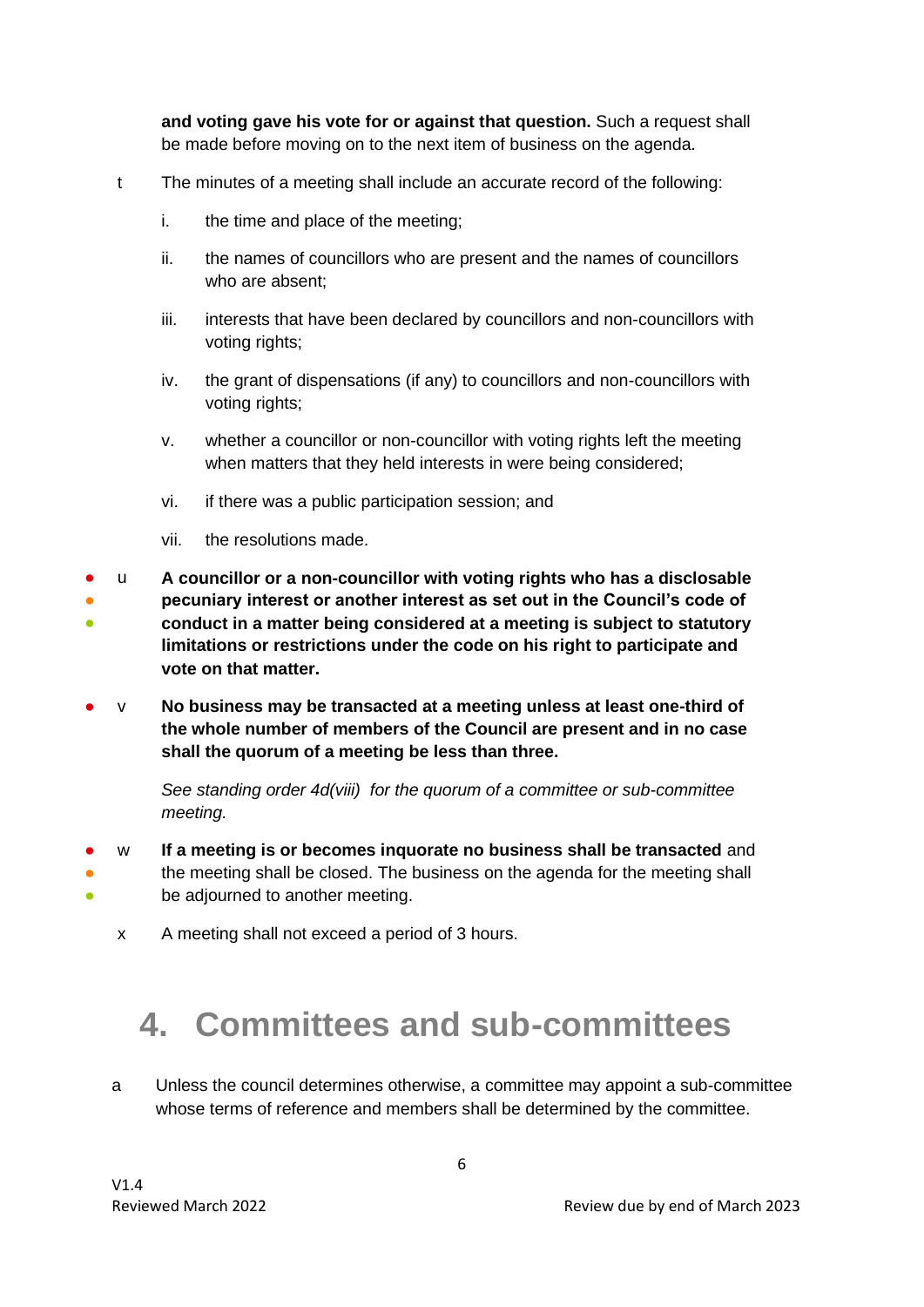- b The members of a committee may include non-councillors unless it is a committee which regulates and controls the finances of the council.
- c Unless the council determines otherwise, all the members of an advisory committee and a sub-committee of the advisory committee may be non-councillors.
- d The council may appoint standing committees or other committees as may be necessary, and:
	- i. shall determine their terms of reference;
	- ii. shall determine the number and time of the ordinary meetings of a standing committee up until the date of the next annual meeting of full council;
	- iii. shall permit a committee, other than in respect of the ordinary meetings of a committee, to determine the number and time of its meetings;
	- iv. shall, subject to standing orders 4(b) and (c) above, appoint and determine the terms of office of members of such a committee;
	- v. may, subject to standing orders 4(b) and (c), appoint and determine the terms of office of the substitute members to a committee whose role is to replace the ordinary members at a meeting of a committee if the ordinary members of the committee confirm to the Proper Officer 5 days before the meeting that they are unable to attend;
	- vi. shall, after it has appointed the members of a standing committee, appoint the chairman of the standing committee;
	- vii. shall permit a committee other than a standing committee, to appoint its own chairman at the first meeting of the committee;
	- viii. shall permit a committee, to appoint its own chairman at the first meeting of the committee;
	- ix. shall determine the place, notice requirements and quorum for a meeting of a committee and a sub-committee which shall be no less than three;
	- x. shall determine if the public may participate at a meeting of a committee;
	- xi. shall determine if the public and press are permitted to attend the meetings of a sub-committee and also the advance public notice requirements, if any, required for the meetings of a sub-committee;
	- xii. shall determine if the public may participate at a meeting of a sub-committee that they are permitted to attend; and
	- xiii. may dissolve a committee or sub-committee.

### **5. Ordinary council meetings**

- **a In an election year, the annual meeting of the Council shall be held on or within 14 days following the day on which the councillors elected take office.**
- **b In a year which is not an election year, the annual meeting of the Council shall be held on such day in May as the Council decides.**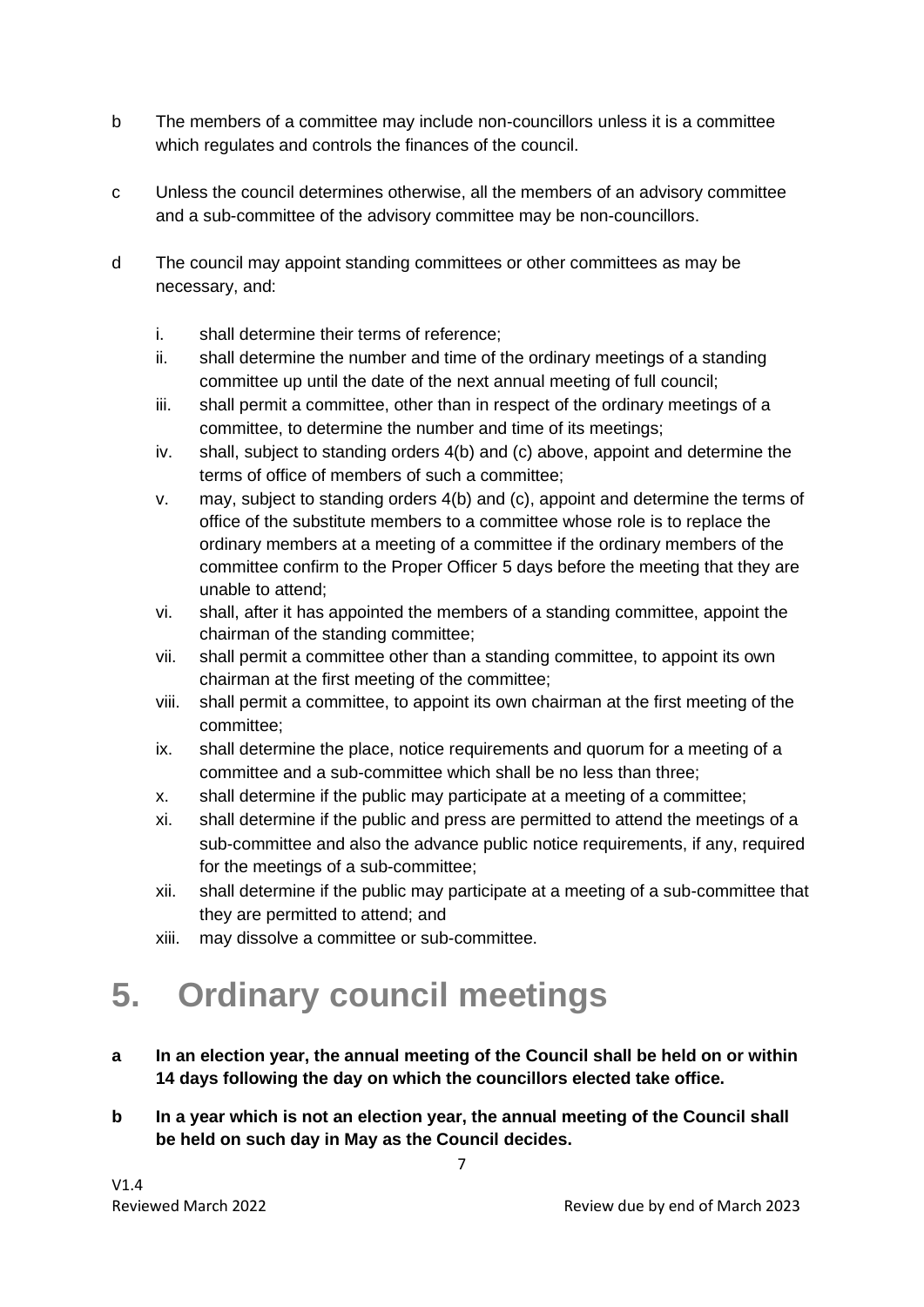- **c If no other time is fixed, the annual meeting of the Council shall take place at 6pm.**
- d **In addition to the annual meeting of the Council, at least three other ordinary meetings shall be held in each year on such dates and times as the Council decides.**
- **e The first business conducted at the annual meeting of the Council shall be the election of the Chairman and Vice-Chairman (if there is one) of the Council.**
- **f The Chairman of the Council, unless he has resigned or becomes disqualified, shall continue in office and preside at the annual meeting until his successor is elected at the next annual meeting of the Council.**
- **g The Vice-Chairman of the Council, if there is one, unless he resigns or becomes disqualified, shall hold office until immediately after the election of the Chairman of the Council at the next annual meeting of the Council.**
- **h In an election year, if the current Chairman of the Council has not been reelected as a member of the Council, he shall preside at the annual meeting until a successor Chairman of the Council has been elected. The current Chairman of the Council shall not have an original vote in respect of the election of the new Chairman of the Council but shall give a casting vote in the case of an equality of votes.**
- **i In an election year, if the current Chairman of the Council has been re-elected as a member of the Council, he shall preside at the annual meeting until a new Chairman of the Council has been elected. He may exercise an original vote in respect of the election of the new Chairman of the Council and shall give a casting vote in the case of an equality of votes.**
- j Following the election of the Chairman of the Council and Vice-Chairman (if there is one) of the Council at the annual meeting, the business shall include:
	- i. **In an election year, delivery by the Chairman of the Council and councillors of their acceptance of office forms unless the Council resolves for this to be done at a later date. In a year which is not an election year, delivery by the Chairman of the Council of his acceptance of office form unless the Council resolves for this to be done at a later date;**
	- ii. Confirmation of the accuracy of the minutes of the last meeting of the Council;
	- iii. Receipt of the minutes of the last meeting of a committee;
	- iv. Consideration of the recommendations made by a committee;
	- v. Review of delegation arrangements to committees, sub-committees, staff and other local authorities;
	- vi. Review of the terms of reference for committees;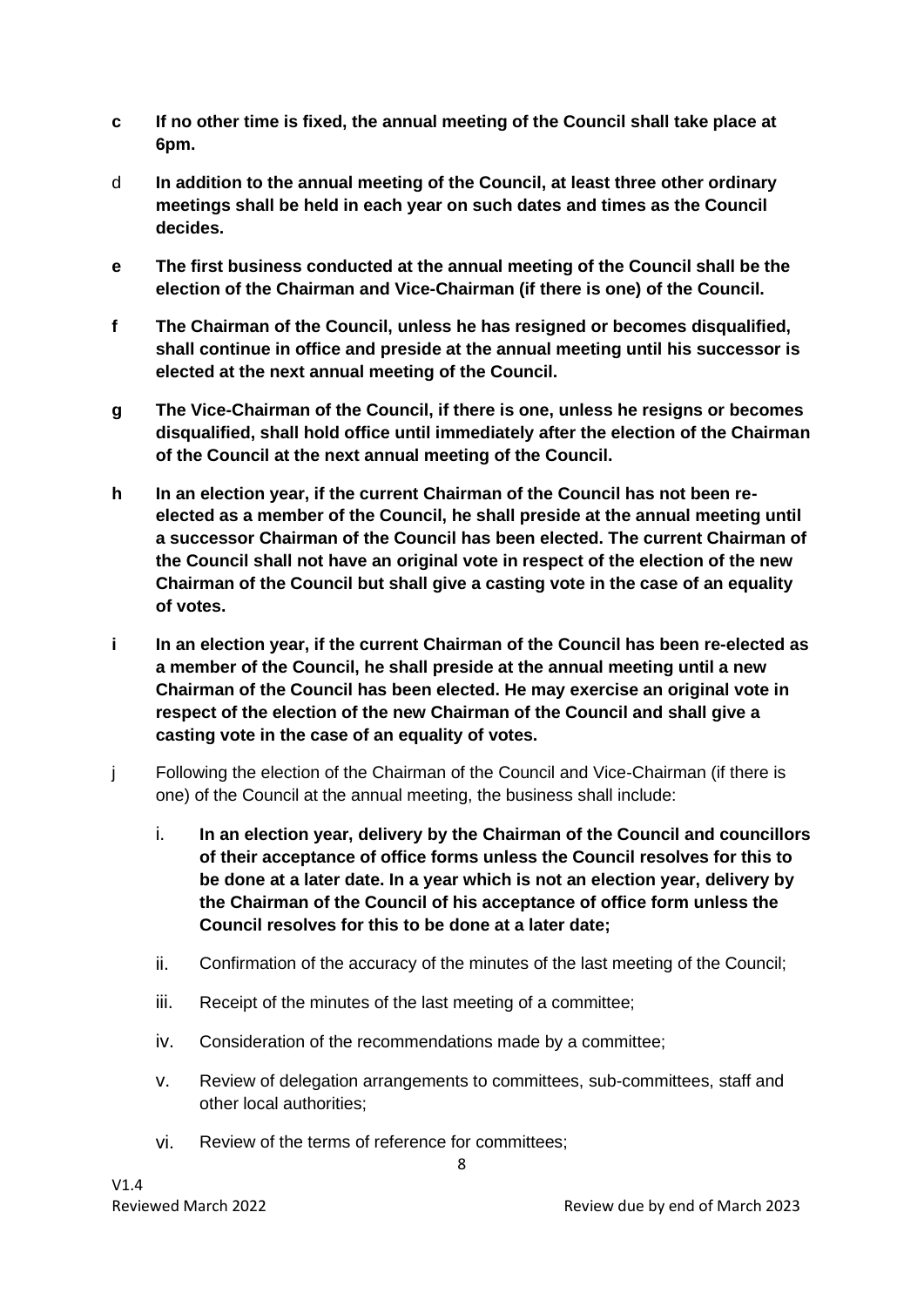- vii. Appointment of members to existing committees;
- viii. Appointment of any new committees in accordance with standing order 4;
- ix. Review and adoption of appropriate standing orders and financial regulations;
- x. Review of arrangements (including legal agreements) with other local authorities, not-for-profit bodies and businesses.
- xi. Review of representation on or work with external bodies and arrangements for reporting back;
- xii. In an election year, to make arrangements with a view to the Council becoming eligible to exercise the general power of competence in the future;
- xiii. Review of inventory of land and other assets including buildings and office equipment;
- xiv. Confirmation of arrangements for insurance cover in respect of all insurable risks;
- xv. Review of the Council's and/or staff subscriptions to other bodies;
- xvi. Review of the Council's complaints procedure;
- xvii. Review of the Council's policies, procedures and practices in respect of its obligations under freedom of information and data protection legislation (*see also standing orders 11, 20 and 21*);
- xviii. Review of the Council's policy for dealing with the press/media;
- xix. Review of the Council's employment policies and procedures;
- xx. Review of the Council's expenditure incurred under s.137 of the Local Government Act 1972 or the general power of competence.
- xxi. Determining the time and place of ordinary meetings of the Council up to and including the next annual meeting of the Council.

#### **6. Extraordinary meetings of the council and committees and sub-committees**

- **a The Chairman of the Council may convene an extraordinary meeting of the council at any time.**
- b **If the Chairman of the Council does not or refuses to call an extraordinary meeting of the council within seven days of having been requested in writing to**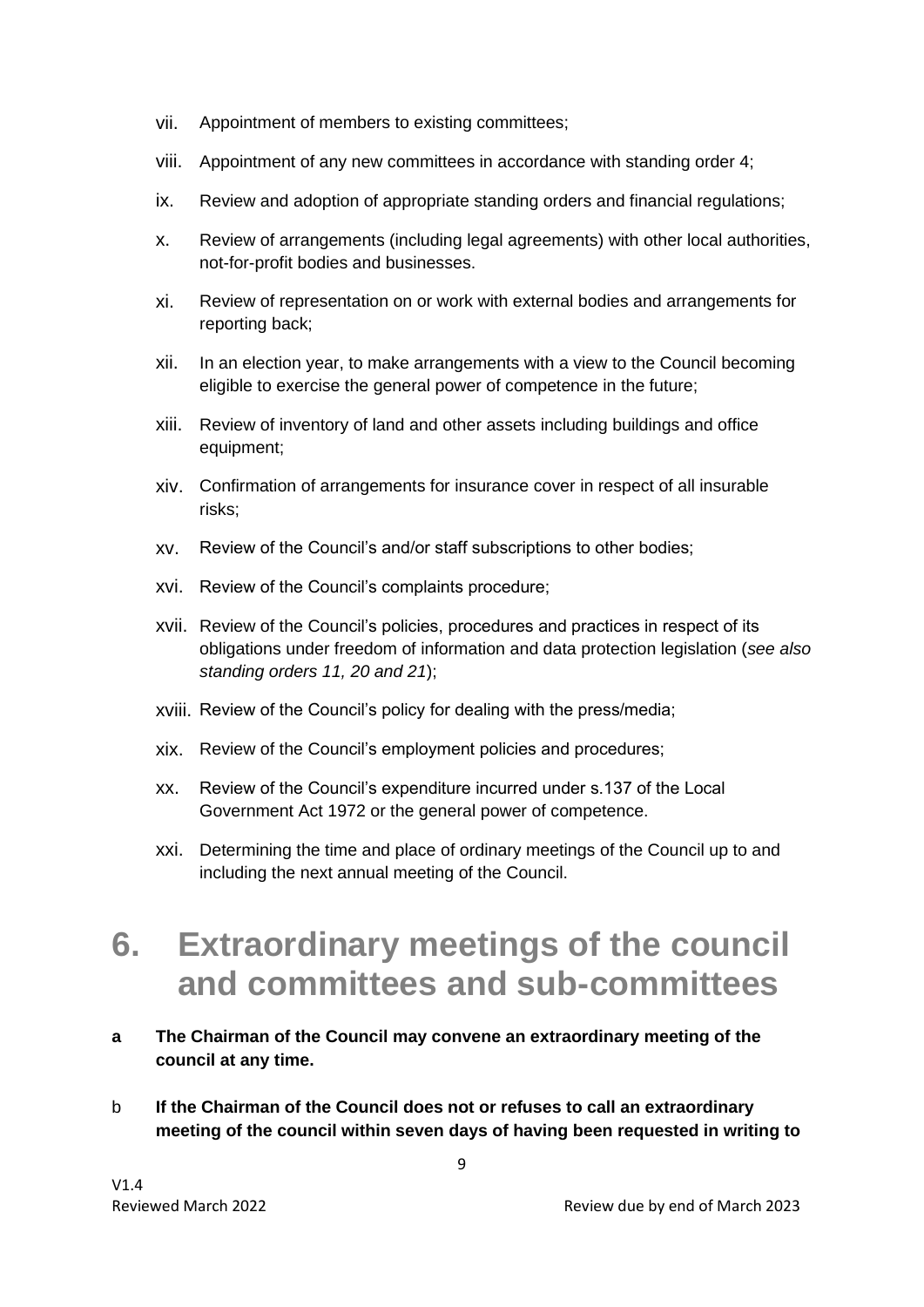**do so by two councillors, any two councillors may convene an extraordinary meeting of the council. The public notice giving the time, place and agenda for such a meeting must be signed by the two councillors.**

- c The chairman of a committee may convene an extraordinary meeting of the committee at any time.
- d If the chairman of a committee does not or refuses to call an extraordinary meeting within seven days of having been requested by to do so by two members of the committee, any two members of the committee may convene an extraordinary meeting of a committee.

### **7. Previous resolutions**

- a A resolution shall not be reversed within six months except either by a special motion, which requires written notice by at least two councillors to be given to the Proper Officer in accordance with standing order 9 below, or by a motion moved in pursuance of the recommendation of a committee or a sub-committee.
- b When a motion moved pursuant to standing order 7(a) above has been disposed of, no similar motion may be moved within a further six months.

#### **8. Voting on appointments**

- **a** Where more than two persons have been nominated for a position to be filled by the council and none of those persons has received an absolute majority of votes in their favour, the name of the person having the least number of votes shall be struck off the list and a fresh vote taken. This process shall continue until a majority of votes is given in favour of one person. A tie in votes may be settled by the casting vote exercisable by the chairman of the meeting.
- **9. Motions for a meeting that require written notice to be given to the Proper Officer**
- a A motion shall relate to the responsibilities of the meeting which it is tabled for and in any event shall relate to the performance of the council's statutory functions, powers and obligations or an issue which specifically affects the council's area or its residents.
- b No motion may be moved at a meeting unless it is on the agenda and the mover has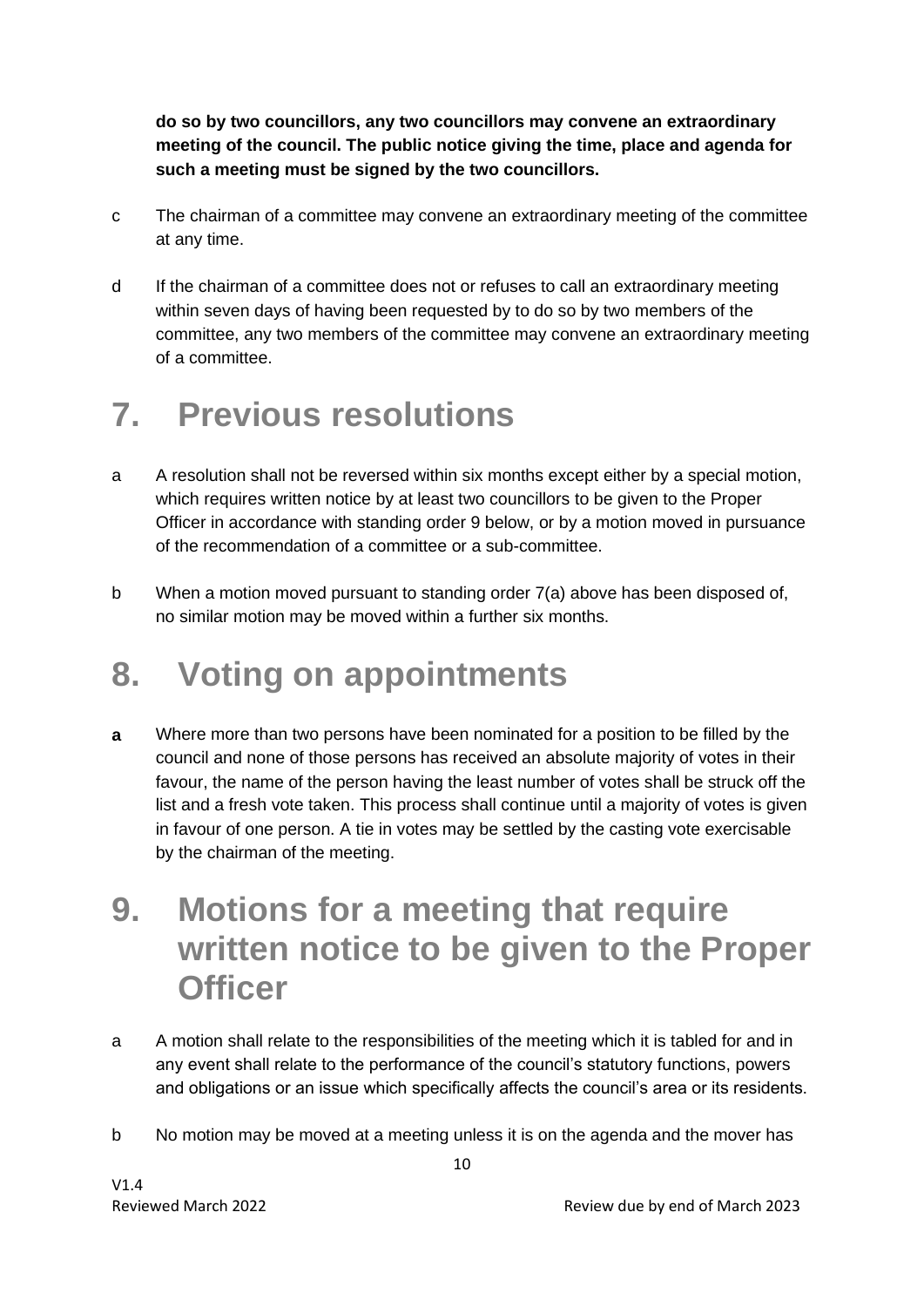given written notice of its wording to the Proper Officer at least seven clear days before the meeting. Clear days do not include the day of the notice or the day of the meeting.

- c The Proper Officer may, before including a motion on the agenda received in accordance with standing order 9(b) above, correct obvious grammatical or typographical errors in the wording of the motion.
- d If the Proper Officer considers the wording of a motion received in accordance with standing order 9(b) above is not clear in meaning, the motion shall be rejected until the mover of the motion resubmits it in writing to the Proper Officer so that it can be understood at least seven clear days before the meeting.
- e If the wording or subject of a proposed motion is considered improper, the Proper Officer shall consult with the chairman of the forthcoming meeting or, as the case may be, the councillors who have convened the meeting, to consider whether the motion shall be included in the agenda or rejected.
- f Subject to standing order 9(e) above, the decision of the Proper Officer as to whether or not to include the motion on the agenda shall be final.
- g Motions received shall be recorded in a book for that purpose and numbered in the order that they are received.
- h Motions rejected shall be recorded in a book for that purpose with an explanation by the Proper Officer for their rejection.

#### **10. Motions at a meeting that do not require written notice**

- a The following motions may be moved at a meeting without written notice to the Proper Officer;
	- i. to correct an inaccuracy in the draft minutes of a meeting;
	- ii. to move to a vote;
	- iii. to defer consideration of a motion;
	- iv. to refer a motion to a particular committee or sub-committee;
	- v. to appoint a person to preside at a meeting;
	- vi. to change the order of business on the agenda;
	- vii. to proceed to the next business on the agenda;
	- viii. to require a written report;
	- ix. to appoint a committee or sub-committee and their members;
	- x. to extend the time limits for speaking;
	- xi. to exclude the press and public from a meeting in respect of confidential or sensitive information which is prejudicial to the public interest;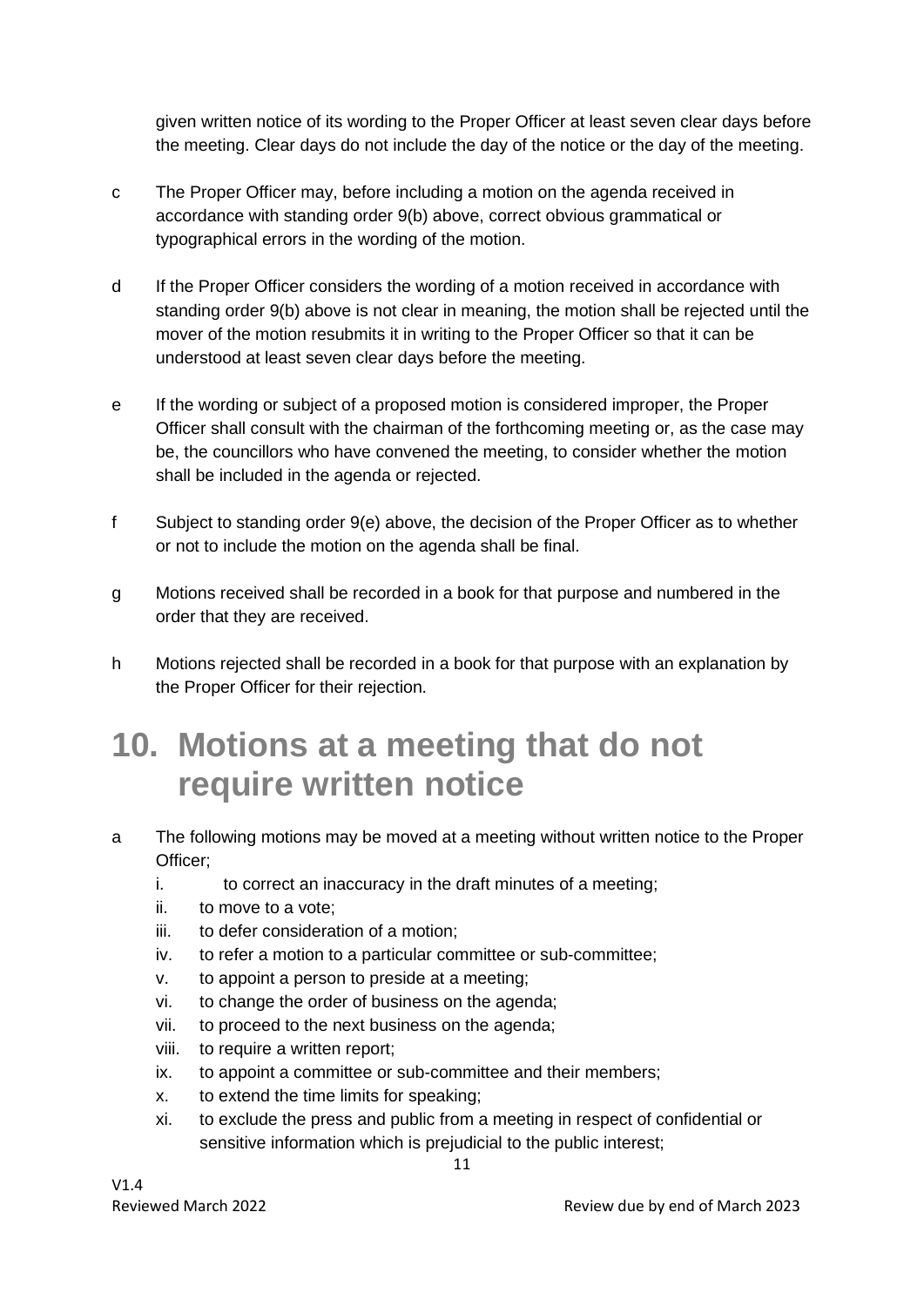- xii. to not hear further from a councillor or a member of the public;
- xiii. to exclude a councillor or member of the public for disorderly conduct;
- xiv. to temporarily suspend the meeting;
- xv. to suspend a particular standing order (unless it reflects mandatory statutory requirements);
- xvi. to adjourn the meeting; or
- xvii. to close the meeting.

### **11. Management of Information**

*See also standing order 20*

- **a The Council shall have in place and keep under review, technical and organisational measures to keep secure information (including personal data) which it holds in paper and electronic form. Such arrangements shall include deciding who has access to personal data and encryption of personal data.**
- **b The Council shall have in place, and keep under review, policies for the retention and safe destruction of all information (including personal data) which it holds in paper and electronic form. The Council's retention policy shall confirm the period for which information (including personal data) shall be retained or if this is not possible the criteria used to determine that period (e.g. the Limitation Act 1980).**
- **c The agenda, papers that support the agenda and the minutes of a meeting shall not disclose or otherwise undermine confidential information or personal data without legal justification.**
- **d Councillors, staff, the Council's contractors and agents shall not disclose confidential information or personal data without legal justification.**

### **12. Draft minutes**

| <b>Full Council meetings</b> | $\bullet$ |
|------------------------------|-----------|
| Committee meetings           | ●         |
| Sub-committee meetings       | ●         |

- a If the draft minutes of a preceding meeting have been served on councillors with the agenda to attend the meeting at which they are due to be approved for accuracy, they shall be taken as read.
- b There shall be no discussion about the draft minutes of a preceding meeting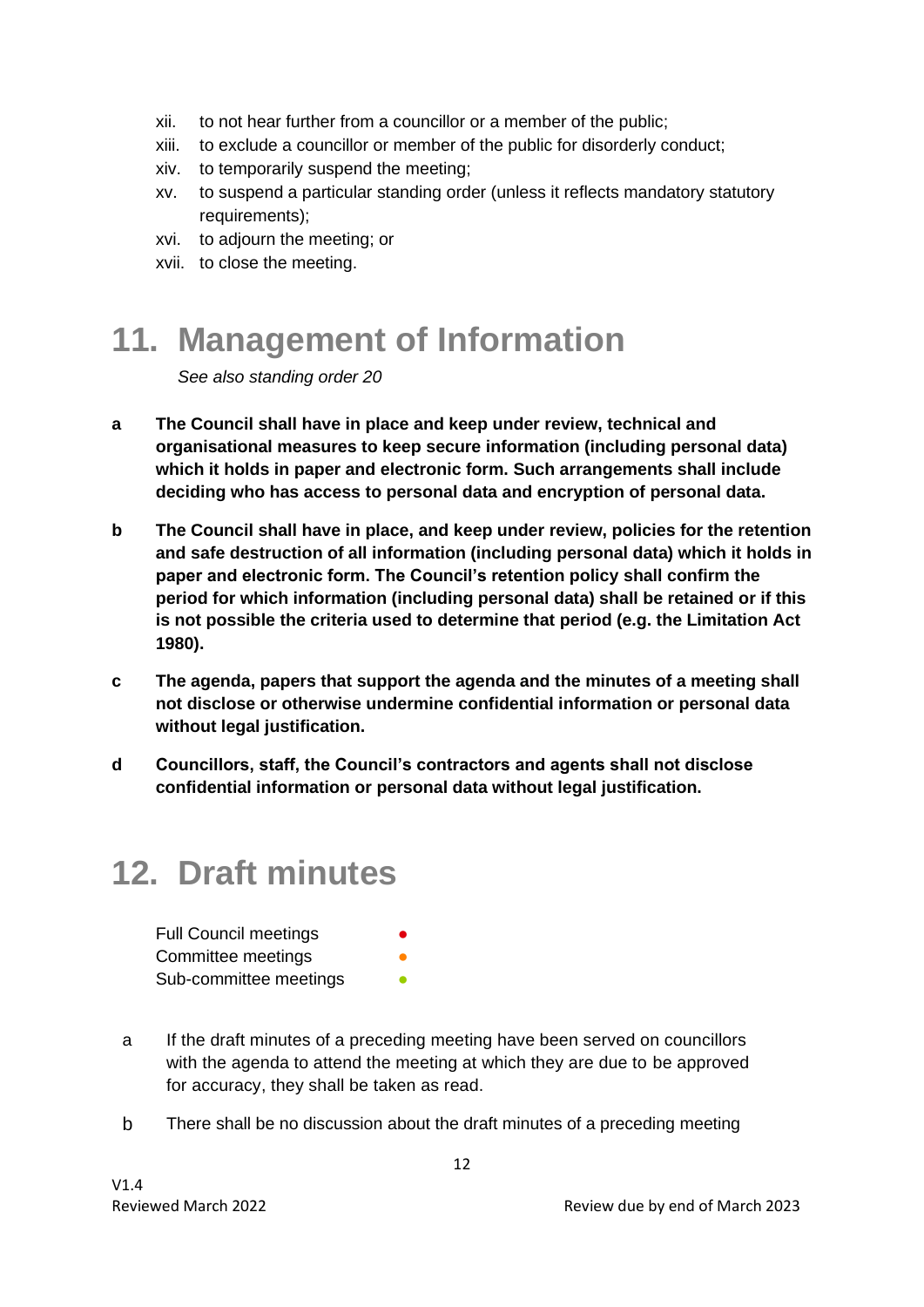except in relation to their accuracy. A motion to correct an inaccuracy in the draft minutes shall be moved in accordance with standing order 10(a)(i).

- c The accuracy of draft minutes, including any amendment(s) made to them, shall be confirmed by resolution and shall be signed by the chairman of the meeting and stand as an accurate record of the meeting to which the minutes relate.
- d If the chairman of the meeting does not consider the minutes to be an accurate record of the meeting to which they relate, he shall sign the minutes and include a paragraph in the following terms or to the same effect:

"The chairman of this meeting does not believe that the minutes of the meeting of the ( ) held on [date] in respect of ( ) were a correct record but his view was not upheld by the meeting and the minutes are confirmed as an accurate record of the proceedings."

e Subject to the publication of draft minutes in accordance with standing order 12(e) and standing order 20(a) and following a resolution which confirms the accuracy of the minutes of a meeting, the draft minutes or recordings of the meeting for which approved minutes exist shall be destroyed.

#### **13. Code of conduct and dispensations**

*See also standing order 3(u) above.* 

- a All councillors and non-councillors with voting rights shall observe the code of conduct adopted by the council.
- b Unless he has been granted a dispensation, a councillor or non-councillor with voting rights shall withdraw from a meeting when it is considering a matter in which he has a disclosable pecuniary interest. He may return to the meeting after it has considered the matter in which he had the interest.
- c Unless he has been granted a dispensation, a councillor or non-councillor with voting rights shall withdraw from a meeting when it is considering a matter in which he has another interest if so required by the council's code of conduct. He may return to the meeting after it has considered the matter in which he had the interest.
- d **Dispensation requests shall be in writing and submitted to the Proper Officer** as soon as possible before the meeting, or failing that, at the start of the meeting for which the dispensation is required.
- e A decision as to whether to grant a dispensation shall be made by a meeting of the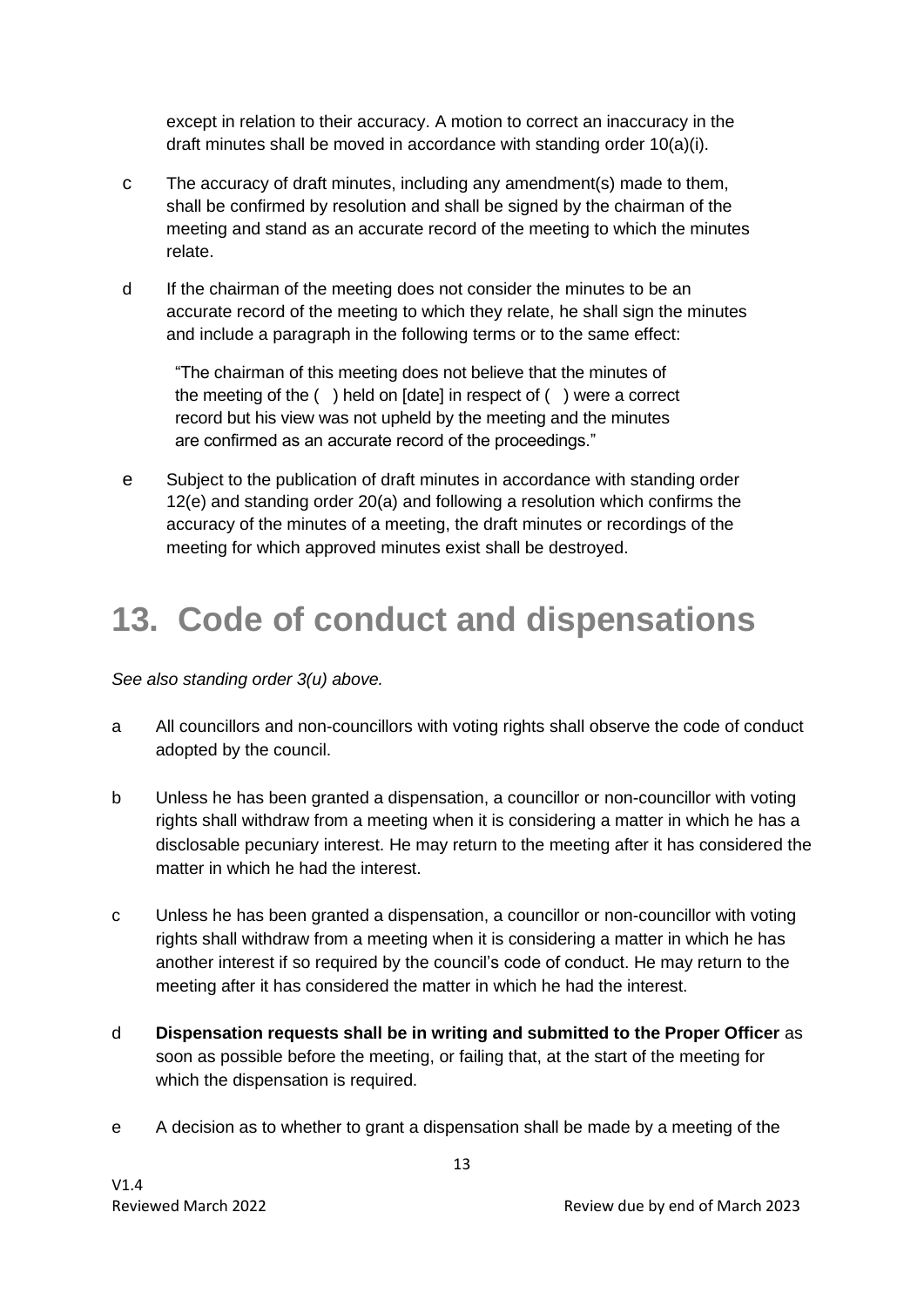council, or committee or sub-committee for which the dispensation is required and that decision is final.

- f A dispensation request shall confirm:
	- i. the description and the nature of the disclosable pecuniary interest or other interest to which the request for the dispensation relates;
	- ii. whether the dispensation is required to participate at a meeting in a discussion only or a discussion and a vote;
	- iii. the date of the meeting or the period (not exceeding four years) for which the dispensation is sought; and
	- iv. an explanation as to why the dispensation is sought.
- g Subject to standing orders 13(d) and (f) above, dispensations requests shall be considered at the beginning of the meeting of the council, or committee or a subcommittee for which the dispensation is required.
- **h A dispensation may be granted in accordance with standing order 13(e) above if having regard to all relevant circumstances the following applies:**
	- **i. without the dispensation the number of persons prohibited from participating in the particular business would be so great a proportion of the meeting transacting the business as to impede the transaction of the business or**
	- **ii. granting the dispensation is in the interests of persons living in the council's area or**
	- **iii. it is otherwise appropriate to grant a dispensation.**

### **14. Code of conduct complaints**

- a Upon notification by the District Council that it is dealing with a complaint that a councillor or non-councillor with voting rights has breached the council's code of conduct, the Proper Officer shall, subject to standing order 11 above, report this to the council.
- b Where the notification in standing order 14(a) above relates to a complaint made by the Proper Officer, the Proper Officer shall notify the Chairman of Council of this fact, and the Chairman shall nominate another staff member to assume the duties of the Proper Officer in relation to the complaint until it has been determined and the council has agreed what action, if any, to take in accordance with standing order 14(d) below}.
- c The council may:
	- i. provide information or evidence where such disclosure is necessary to progress an investigation of the complaint or is required by law;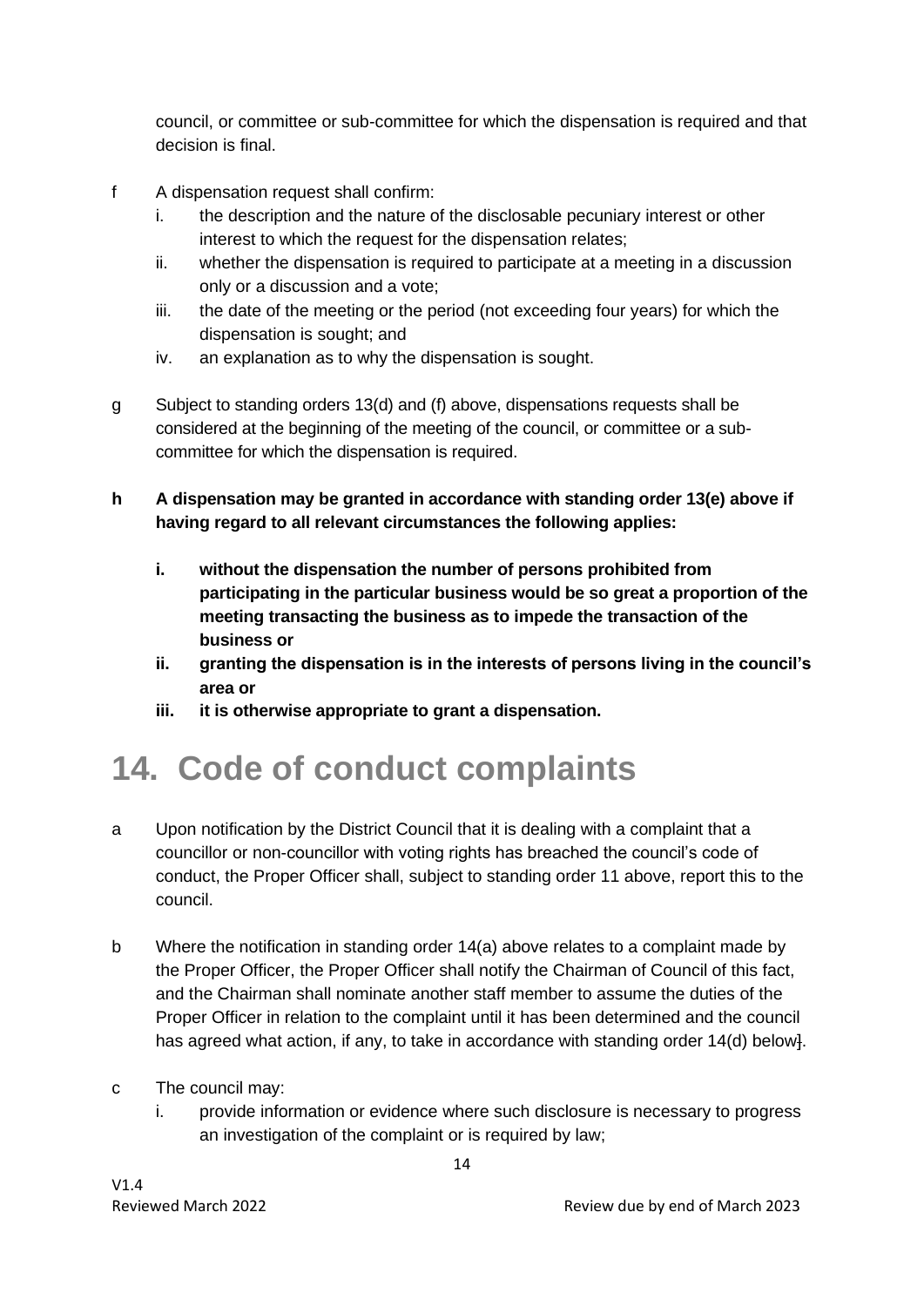- ii. seek information relevant to the complaint from the person or body with statutory responsibility for investigation of the matter;
- **d Upon notification by the District Council that a councillor or non-councillor with voting rights has breached the council's code of conduct, the council shall consider what, if any, action to take against him. Such action excludes disqualification or suspension from office.**

### **15. Proper Officer**

- a The Proper Officer shall be either (i) the clerk or (ii) other staff member(s) nominated by the council to undertake the work of the Proper Officer when the Proper Officer is absent.
- b The Proper Officer shall:
	- i. **at least three clear days before a meeting of the council, a committee** or a sub-committee**,**
		- **serve on councillors by delivery or post at their residences or by email authenticated in such manner as the Proper Officer thinks fit, a signed summons confirming the time, place and the agenda (provided the councillor has consented to service by email), and**
		- **Provide, in a conspicuous place, public notice of the time, place and agenda (provided that the public notice with agenda of an extraordinary meeting of the Council convened by councillors is signed by them).**

*See standing order 3(b) for the meaning of clear days for a meeting of a full council and standing order 3(c) for the meaning of clear days for a meeting of a committee;*

- ii. subject to standing order 9, include on the agenda all motions in the order received unless a councillor has given written notice at least 5 days before the meeting confirming his withdrawal of it;
- iii. **convene a meeting of the Council for the election of a new Chairman of the Council, occasioned by a casual vacancy in his office;**
- iv. **facilitate inspection of the minute book by local government electors;**
- v. **receive and retain copies of byelaws made by other local authorities;**
- vi. hold acceptance of office forms from councillors;
- vii. hold a copy of every councillor's register of interests;
- 15 viii. assist with responding to requests made under freedom of information legislation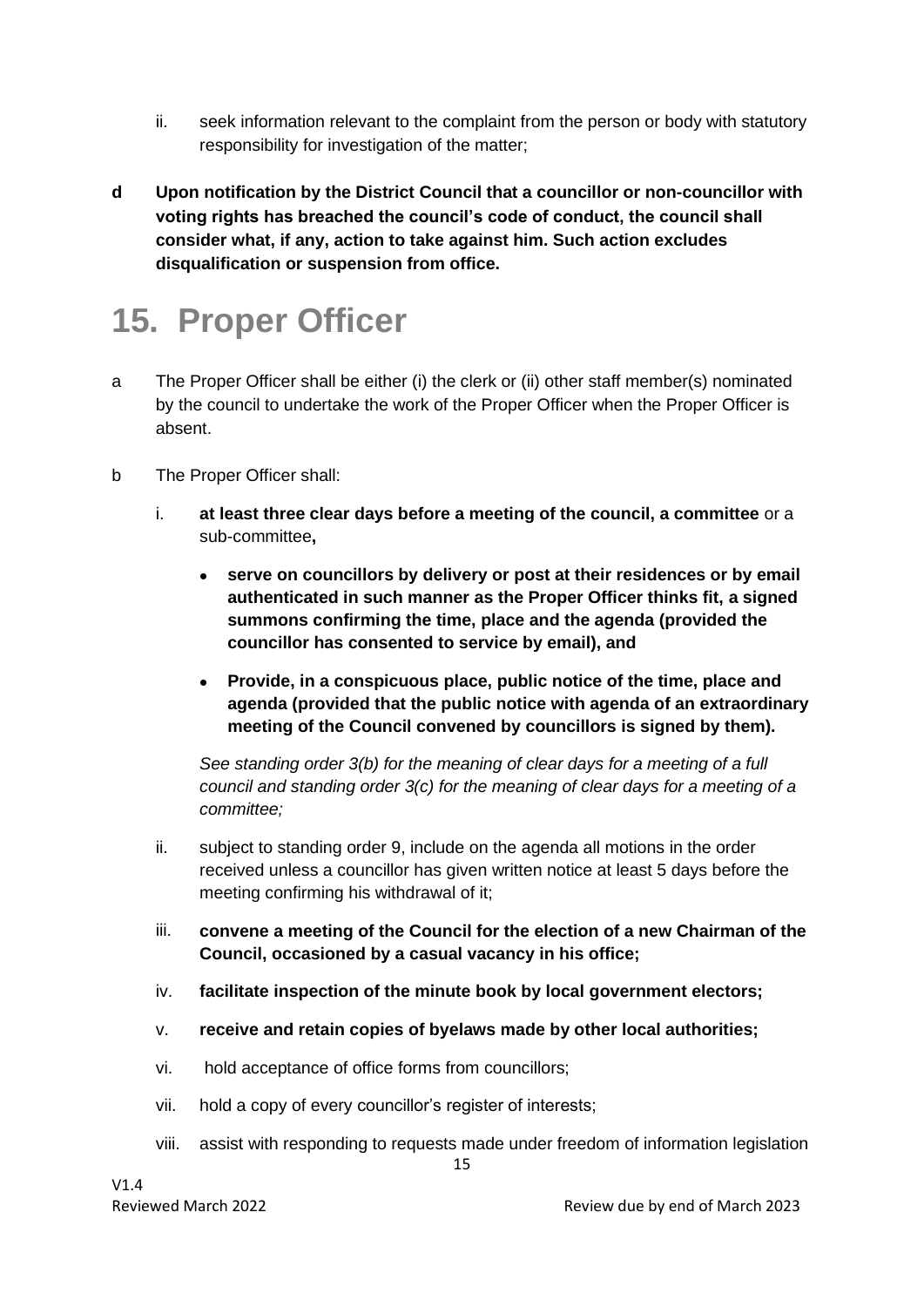and rights exercisable under data protection legislation, in accordance with the Council's relevant policies and procedures;

- ix. liaise, as appropriate, with the Council's Data Protection Officer;
- x. receive and send general correspondence and notices on behalf of the Council except where there is a resolution to the contrary;
- xi. assist in the organisation of, storage of, access to, security of and destruction of information held by the Council in paper and electronic form subject to the requirements of data protection and freedom of information legislation and other legitimate requirements (e.g. the Limitation Act 1980);
- xii. arrange for legal deeds to be executed; (*see also standing order 23);*
- xiii. arrange or manage the prompt authorisation, approval, and instruction regarding any payments to be made by the Council in accordance with its financial regulations;
- xiv. record every planning application notified to the Council and the Council's response to the local planning authority in a book for such purpose;
- xv. refer a planning application received by the council to the Chairman or in his absence the Vice-Chairman of the Planning Group within two working days of receipt to facilitate a Planning meeting if the nature of a planning application requires consideration before the next ordinary meeting of the parish council;
- xvi. manage access to information about the Council via the publication scheme; and
- xvii. retain custody of the seal of the Council (if there is one) which shall not be used without a resolution to that effect. (s*ee also standing order 23).*

### **16. Responsible Financial Officer**

a The council shall appoint appropriate staff member(s) to undertake the work of the Responsible Financial Officer when the Responsible Financial Officer is absent.

#### **17. Accounts and accounting statements**

a "Proper practices" in standing orders refer to the most recent version of Governance and Accountability for Local Councils – a Practitioners' Guide (England).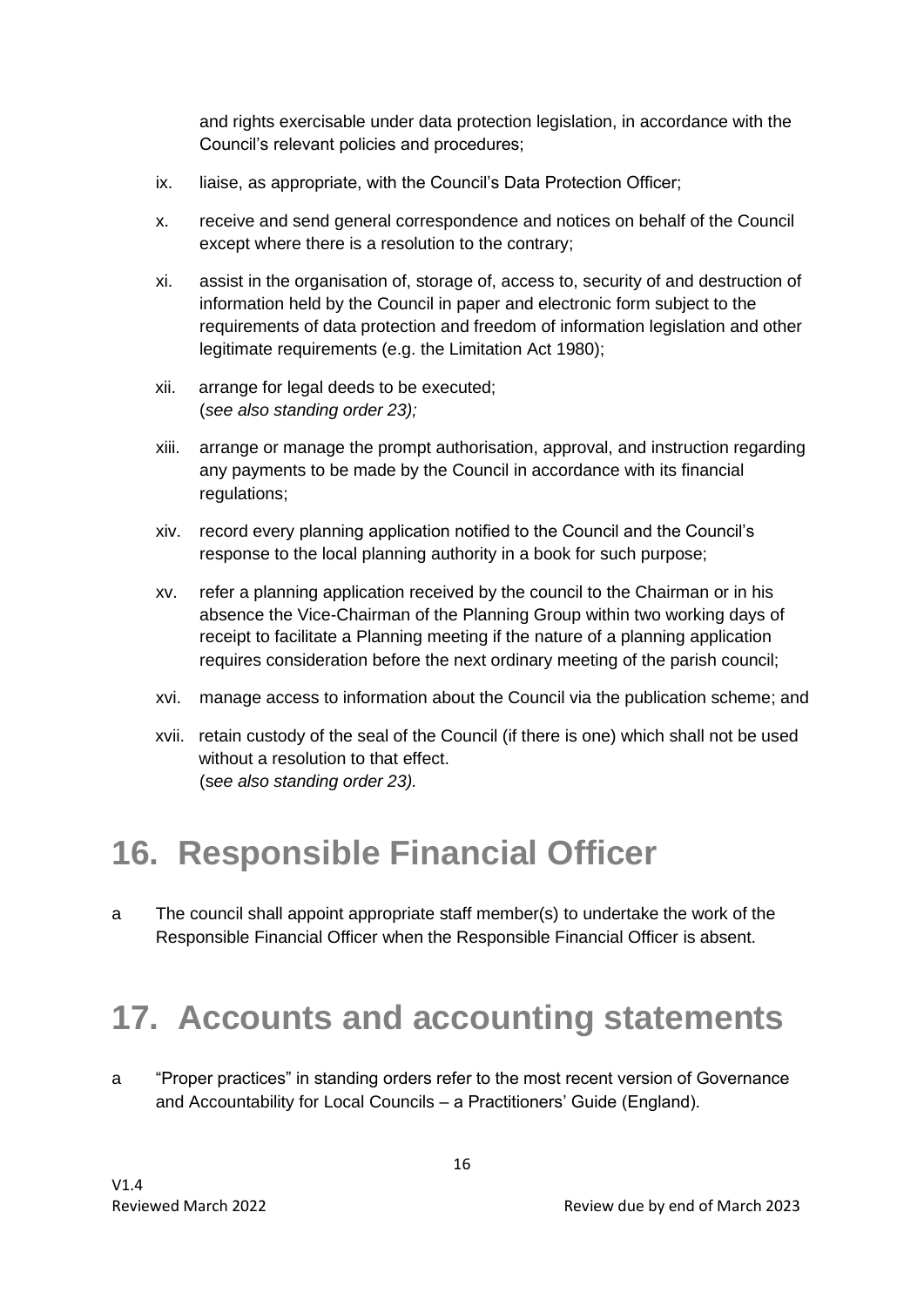- b All payments by the council shall be authorised, approved and paid in accordance with the law, proper practices and the council's financial regulations.
- c The Responsible Financial Officer shall supply to each councillor as soon as practicable after 30 June, 30 September and 31 December in each year a statement to summarise:
	- i. the council's receipts and payments for each quarter;
	- ii. the council's aggregate receipts and payments for the year to date:
	- iii. the balances held at the end of the quarter being reported

and which includes a comparison with the budget for the financial year and highlights any actual or potential overspends.

- d As soon as possible after the financial year end at 31 March, the Responsible Financial Officer shall provide:
	- i. each councillor with a statement summarising the council's receipts and payments for the last quarter and the year to date for information; and
	- ii. to the council the accounting statements for the year in the form of Section 2 of the Annual Governance and Accountability Return, as required by proper practices, for consideration and approval.
- e The year end accounting statements shall be prepared in accordance with proper practices and applying the form of accounts determined by the council (receipts and payments, or income and expenditure) for a year to 31 March. A completed draft annual return shall be presented to each councillor before the end of the following month of May. The annual return of the council, which is subject to external audit, including the annual governance statement, shall be presented to council for consideration and formal approval before 30 June.

### **18. Financial controls and procurement**

- a. The Council shall consider and approve financial regulations drawn up by the Responsible Financial Officer, which shall include detailed arrangements in respect of the following:
	- i. the keeping of accounting records and systems of internal controls;
	- ii. the assessment and management of financial risks faced by the Council;
	- iii. the work of the independent internal auditor in accordance with proper practices and the receipt of regular reports from the internal auditor, which shall be required at least annually;
	- iv. the inspection and copying by councillors and local electors of the Council's accounts and/or orders of payments; and
	- v. whether contracts with an estimated value below **£25,000** due to special circumstances are exempt from a tendering process or procurement exercise.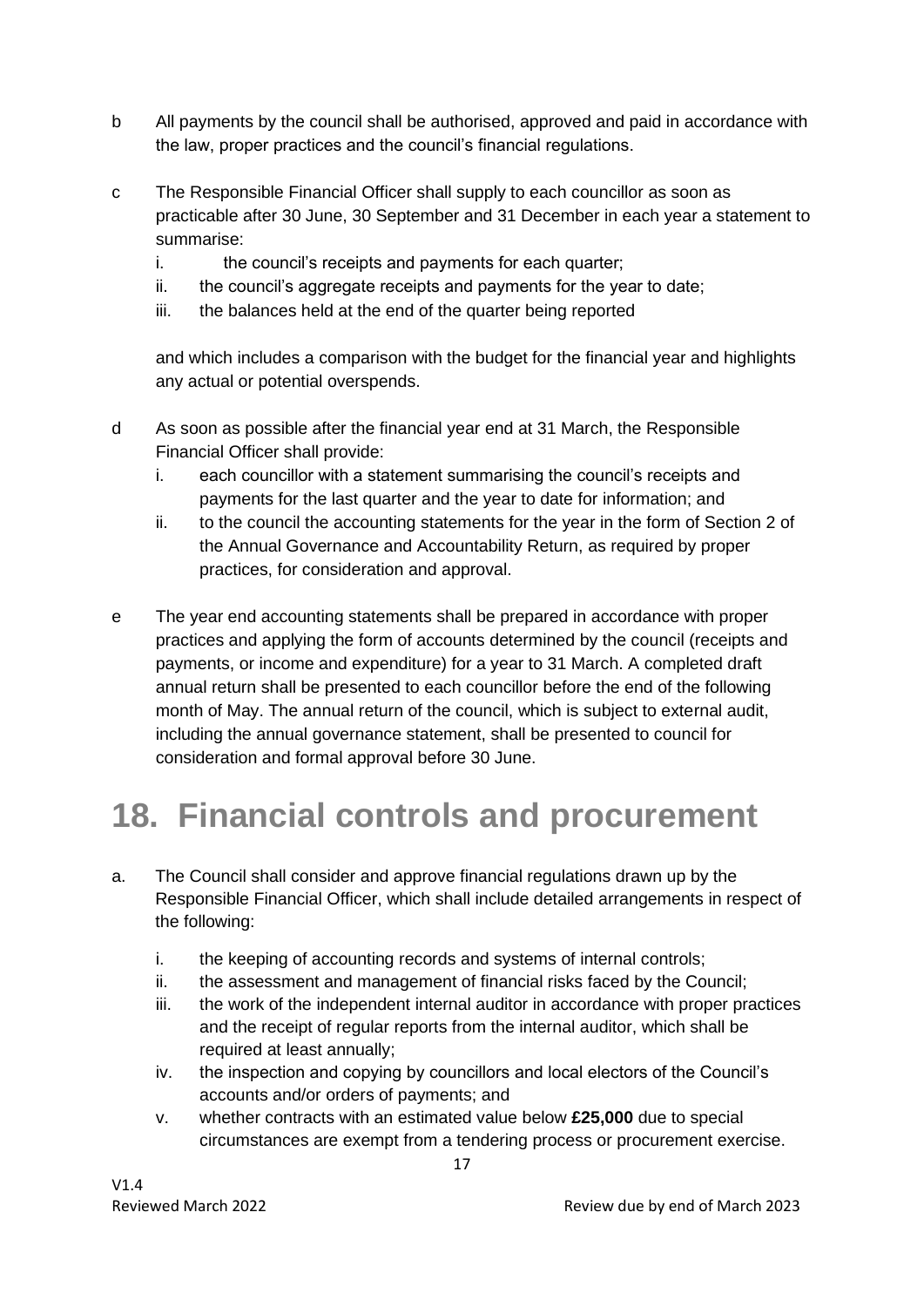- b. Financial regulations shall be reviewed regularly and at least annually for fitness of purpose.
- c. **A public contract regulated by the Public Contracts Regulations 2015 with an estimated value in excess of £25,000 but less than the relevant thresholds in standing order 18(f) is subject to Regulations 109-114 of the Public Contracts Regulations 2015 which include a requirement on the Council to advertise the contract opportunity on the Contracts Finder website regardless of what other means it uses to advertise the opportunity unless it proposes to use an existing list of approved suppliers (framework agreement)".**
- d. Subject to additional requirements in the financial regulations of the Council, the tender process for contracts for the supply of goods, materials, services or the execution of works shall include, as a minimum, the following steps:
	- i. a specification for the goods, materials, services or the execution of works shall be drawn up;
	- ii. an invitation to tender shall be drawn up to confirm (i) the Council's specification (ii) the time, date and address for the submission of tenders (iii) the date of the Council's written response to the tender and (iv) the prohibition on prospective contractors contacting councillors or staff to encourage or support their tender outside the prescribed process;
	- iii. the invitation to tender shall be advertised in a local newspaper and in any other manner that is appropriate;
	- iv. tenders are to be submitted in writing in a sealed marked envelope addressed to the Proper Officer;
	- v. tenders shall be opened by the Proper Officer in the presence of at least one councillor after the deadline for submission of tenders has passed;
	- vi. tenders are to be reported to and considered by the appropriate meeting of the Council or a committee or sub-committee with delegated responsibility
- e. Neither the Council, nor a committee or a sub-committee with delegated responsibility for considering tenders, is bound to accept the lowest value tender.
- f. **A public contract regulated by the Public Contracts Regulations 2015 with an estimated value in excess of £189,330 for a public service or supply contract or in excess of £4,733,252 for a public works contract; or £663,540 for a social and other specific contact (or other thresholds determined by the European Commission every two years and published in the Official Journal of the European Union (OJEU)) shall comply with the relevant procurement procedures and other requirements in the Public Contracts Regulations 2015 which include advertising the contract opportunity on the Contracts Finder website and in OJEU.**
- g. **A public contract in connection with the supply of gas, heat, electricity, drinking water, transport services, or postal services to the public; or the provision of a port or airport; or the exploration for or extraction of gas, oil or solid fuel with an**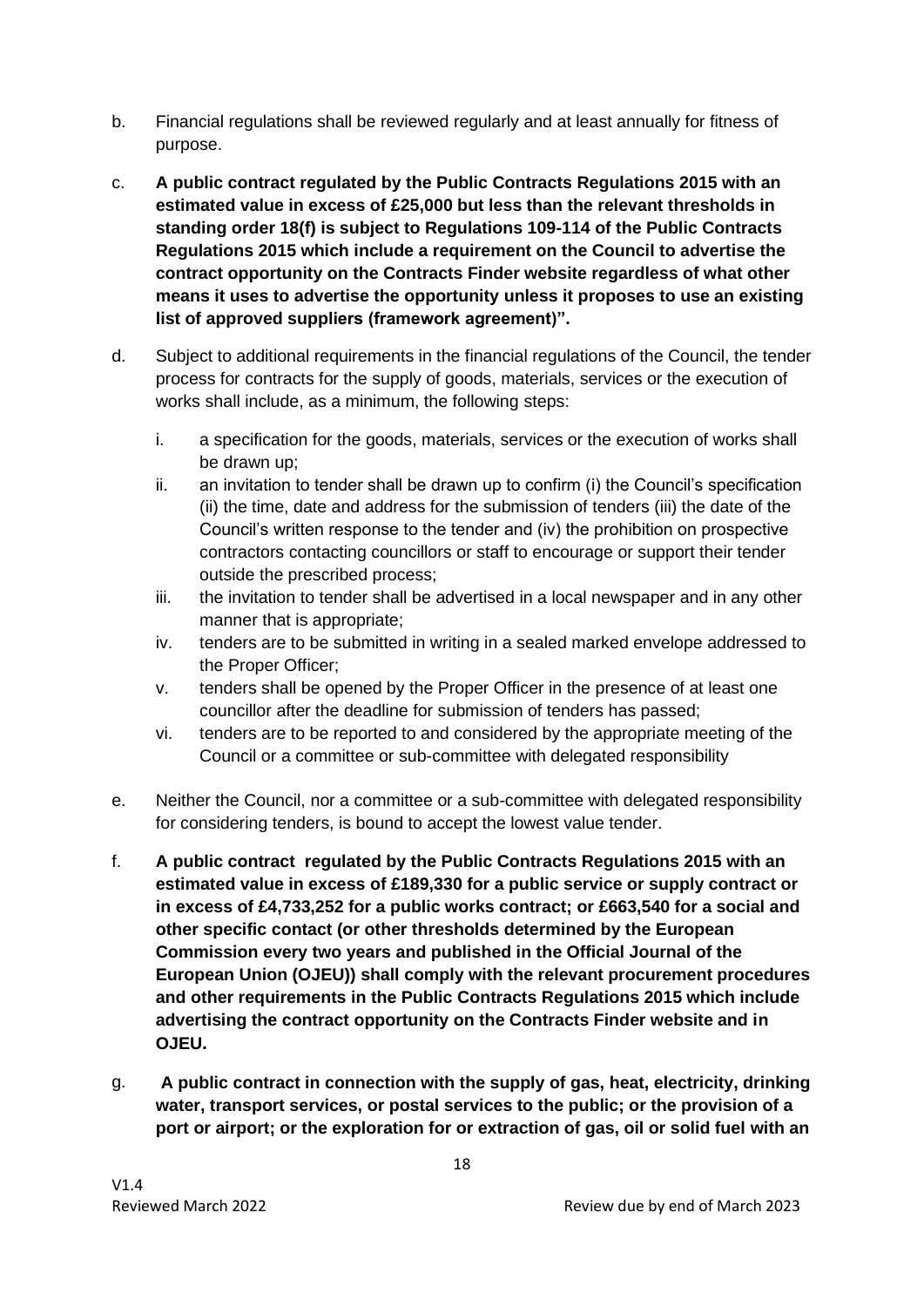**estimated value in excess of £378,660 for a supply, services or design contract; or in excess of £4,733,252 for a works contract; or £663,540 for a social and other specific services contract (or other thresholds determined by the European Commission every two years and published in OJEU) shall comply with the relevant procurement procedures and other requirements in the Utilities Contracts Regulations 2016.**

#### **19. Handling staff matters**

- a A matter personal to a member of staff that is being considered by a meeting of council is subject to standing order 11 above.
- b Subject to the council's policy regarding absences from work, the council's most senior member of staff shall notify the chairman of the council, or if he is not available, the vice-chairman of the council of absence occasioned by long term illness or extended absence and that person shall report such absence to the council at its next meeting.
- c The chairman of the council or in his absence, the vice-chairman shall conduct a review of the performance and annual appraisal of the work of the Proper Officer. The reviews and appraisal shall be reported in writing and retained on file.
- d Subject to the council's policy regarding the handling of grievance matters, the council's most senior employee (or other employees) shall contact the chairman of the council or in his absence, the vice-chairman of the council in respect of an informal or formal grievance matter, and this matter shall be reported back and progressed by resolution of the council.
- e Subject to the council's policy regarding the handling of grievance matters, if an informal or formal grievance matter raised by an employee relates to the chairman or vice-chairman of the council this shall be communicated to another member of the council, which shall be reported back and progressed by resolution of the council.
- f Any persons responsible for all or part of the management of staff shall treat the written records of all meetings relating to their performance, capabilities, grievance or disciplinary matters as confidential and secure.
- g In accordance with standing order 11(a), persons with line management responsibilities shall have access to staff records referred to in standing order 19(f).

#### **20. Responsibilities to provide information**

*See also standing order 21*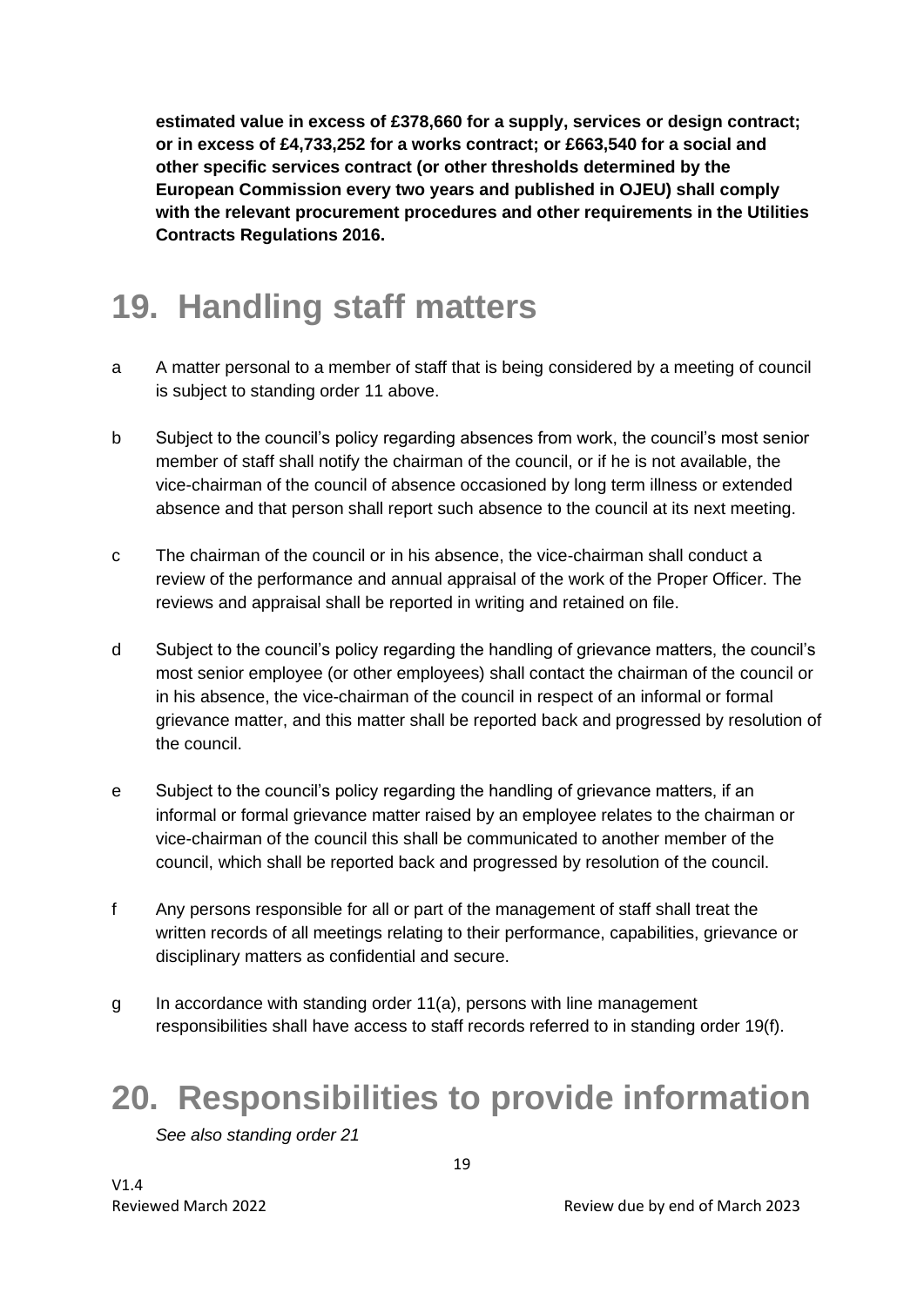a **In accordance with freedom of information legislation, the Council shall publish information in accordance with its publication scheme and respond to requests for information held by the Council.** 

## **21. Responsibilities under Data Protection Legislation**

(Below is not an exclusive list) *See also standing order 11*

- a The Council may appoint a Data Protection Officer.
- b **The Council shall have policies and procedures in place to respond to an individual exercising statutory rights concerning his personal data.**
- c **The Council shall have a written policy in place for responding to and managing a personal data breach.**
- d **The Council shall keep a record of all personal data breaches comprising the facts relating to the personal data breach, its effects and the remedial action taken.**
- e **The Council shall ensure that information communicated in its privacy notice(s) is in an easily accessible and available form and kept up to date.**
- f **The Council shall maintain a written record of its processing activities.**

#### **22. Relations with the Press/Media**

a Requests from the press or other media for an oral or written comment or statement from the Council, its councillors or staff shall be handled in accordance with the Council's policy in respect of dealing with the press and/or other media.

### **23. Execution and Sealing of Legal Deeds**

*See also standing orders 15(b)(xii) and (xvii) above.*

a A legal deed shall not be executed on behalf of the council unless authorised by a resolution.